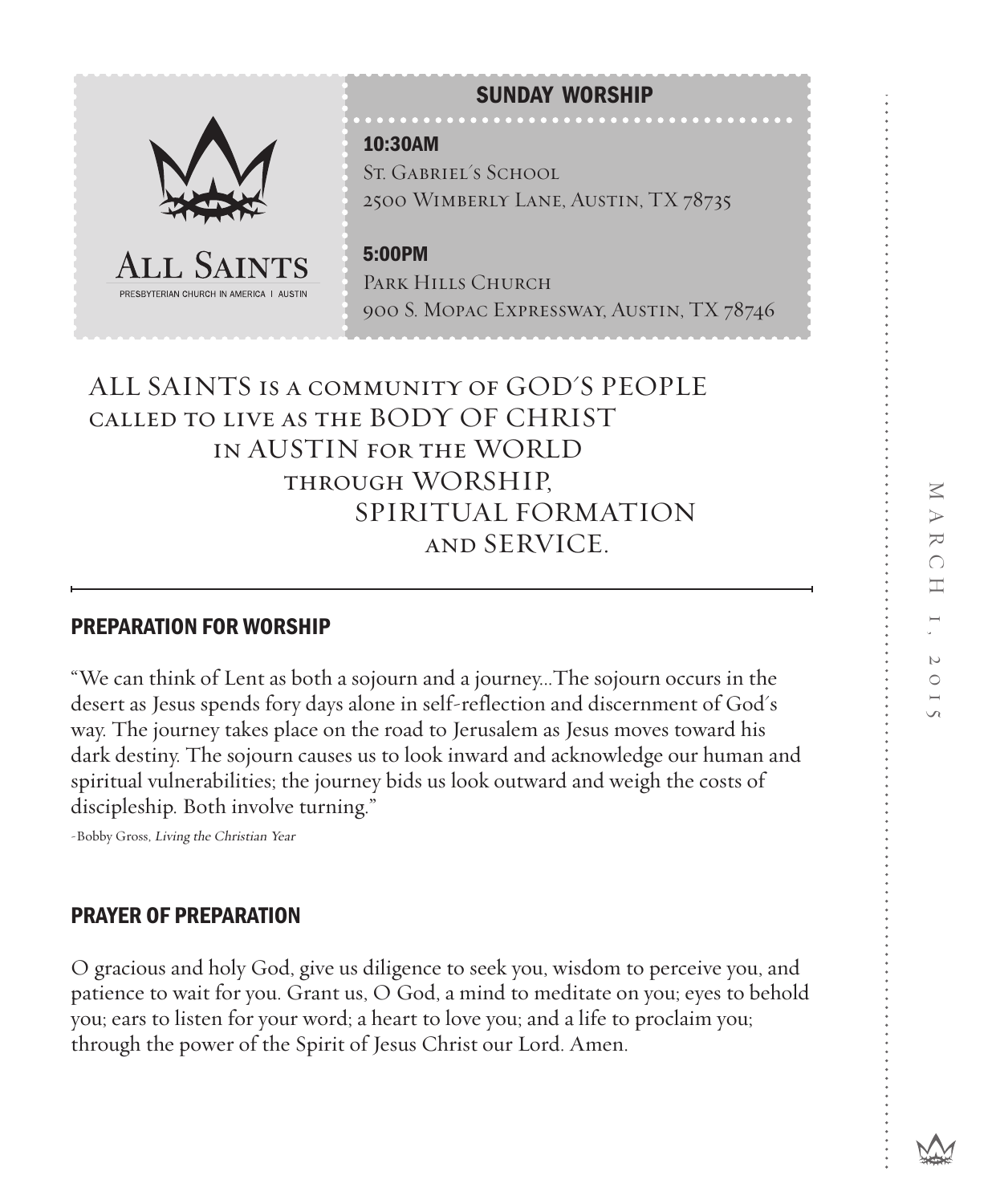# CALL TO WORSHIP

| Minister:<br>People: | The Lord is full of compassion and mercy:<br>Come let us adore him.                                                                                                                    |
|----------------------|----------------------------------------------------------------------------------------------------------------------------------------------------------------------------------------|
| Minister:            | You who fear the LORD, praise him!<br>All you offspring of Israel, glorify him!<br>For he has not despised<br>the affliction of the afflicted,                                         |
| People:              | The LORD has not hidden his face from him,<br>but has heard his cries.                                                                                                                 |
| Minister:<br>People: | My God, my God, why have you forsaken me?<br>The afflicted shall eat and be satisfied;<br>those who seek the LORD shall praise him!                                                    |
| Minister:            | Into your hand I commit my spirit;<br>you have redeemed me, O LORD, faithful God.                                                                                                      |
| People:              | All the ends of the earth shall turn to the LORD,<br>and all the families of the nations shall worship before you.<br>For kingship belongs to the LORD, and he rules over the nations. |
| Minister:<br>People: | And we are gathered together in his name, God the Father, God the Son,<br>and God the Holy Spirit.<br>Amen.                                                                            |
|                      |                                                                                                                                                                                        |

(from Psalm 22)

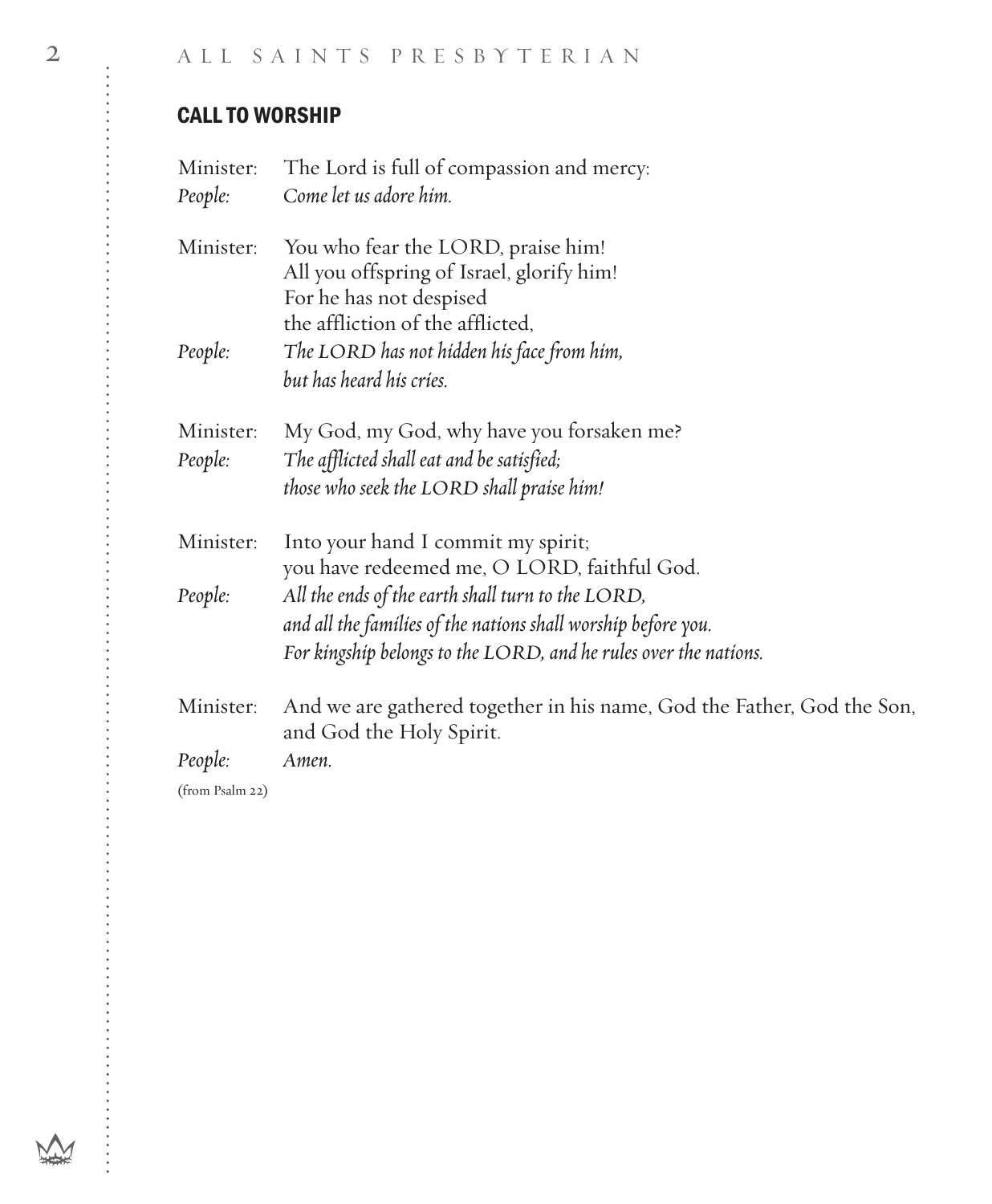## **HYMN OF PRAISE**

**PSALM 103** 



<sup>(</sup>Words: The Psalter, 1912. Music: Tidings, James Walch, 1875; Arr. by David Lutes, 2010)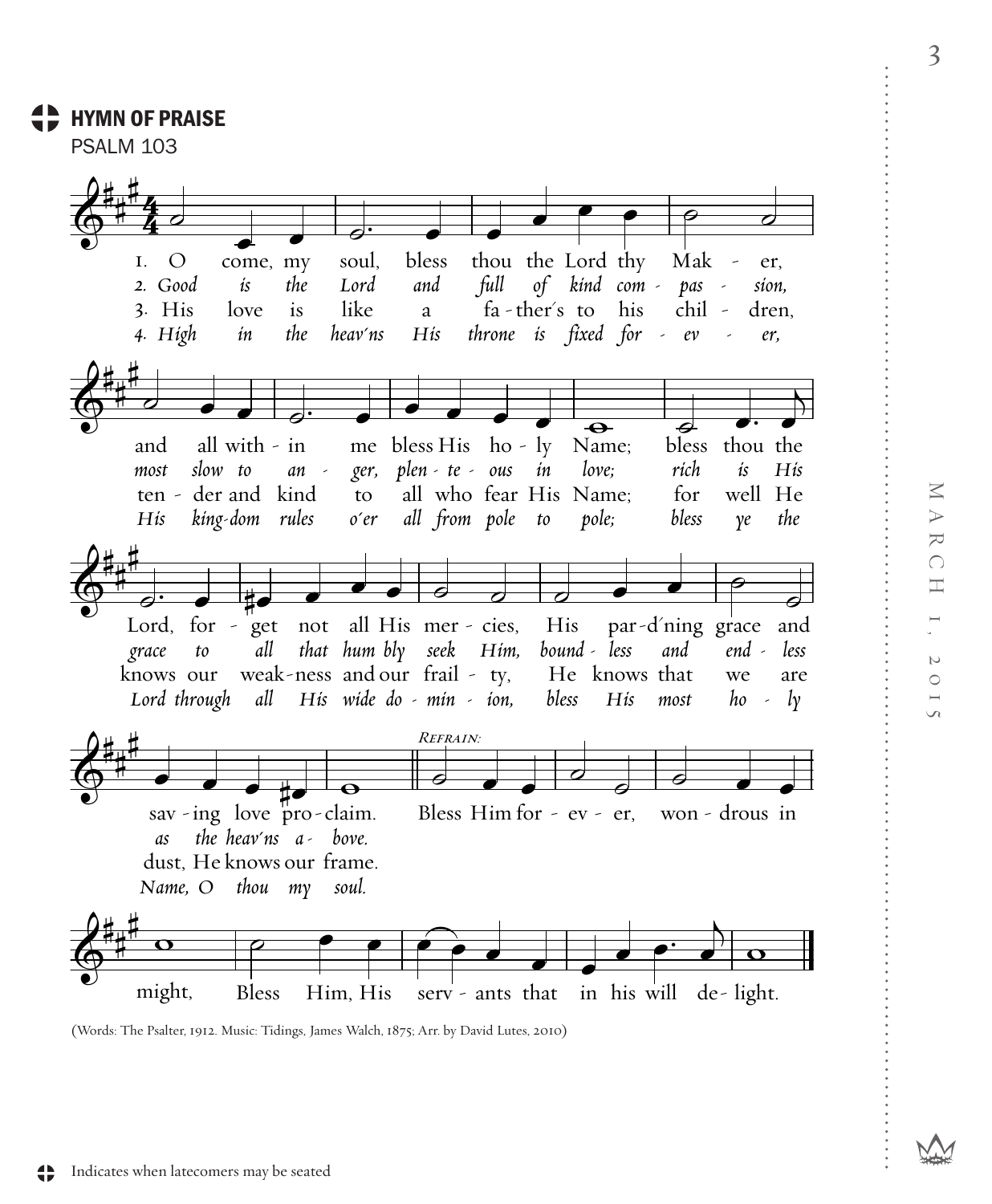# CONFESSION OF SIN

| Minister: | Almighty God, Father, Son, and Holy Spirit, whose salvation is ever near<br>to the contrite in heart, listen to our confession of sin, and have mercy |
|-----------|-------------------------------------------------------------------------------------------------------------------------------------------------------|
|           | upon us.                                                                                                                                              |
| People:   | For all our forgotten vows,                                                                                                                           |
|           | for the right motivations which we have allowed to grow weak,                                                                                         |
|           | for the good resolutions we have not kept,                                                                                                            |
|           | for the excuses we have fashioned to hide from ourselves and others                                                                                   |
|           | the unfaithfulness of our lives,                                                                                                                      |
| Minister: | Have mercy on us, O Lord.                                                                                                                             |
| People:   | For all the goodness of life which we have received thanklessly,                                                                                      |
|           | for the strength which we have wasted, for the gifts we have not cultivated,                                                                          |
|           | for the opportunities which we have neglected,                                                                                                        |
|           | for all the beauty of this fair world and the love of human hearts                                                                                    |
|           | which have passed before us but which we have not appreciated,                                                                                        |
| Minister: | Have mercy on us, O Lord.                                                                                                                             |
| People:   | For the unworthy doubts of You which have clouded our path,                                                                                           |
|           | for the times when we have forgotten our duties and lost our faith,                                                                                   |
|           | and for the hours when we have yielded to temptation                                                                                                  |
|           | and grasped what you have denied.                                                                                                                     |
| Minister: | Have mercy on us, O Lord.                                                                                                                             |
|           |                                                                                                                                                       |

(Pause for a time of silent confession)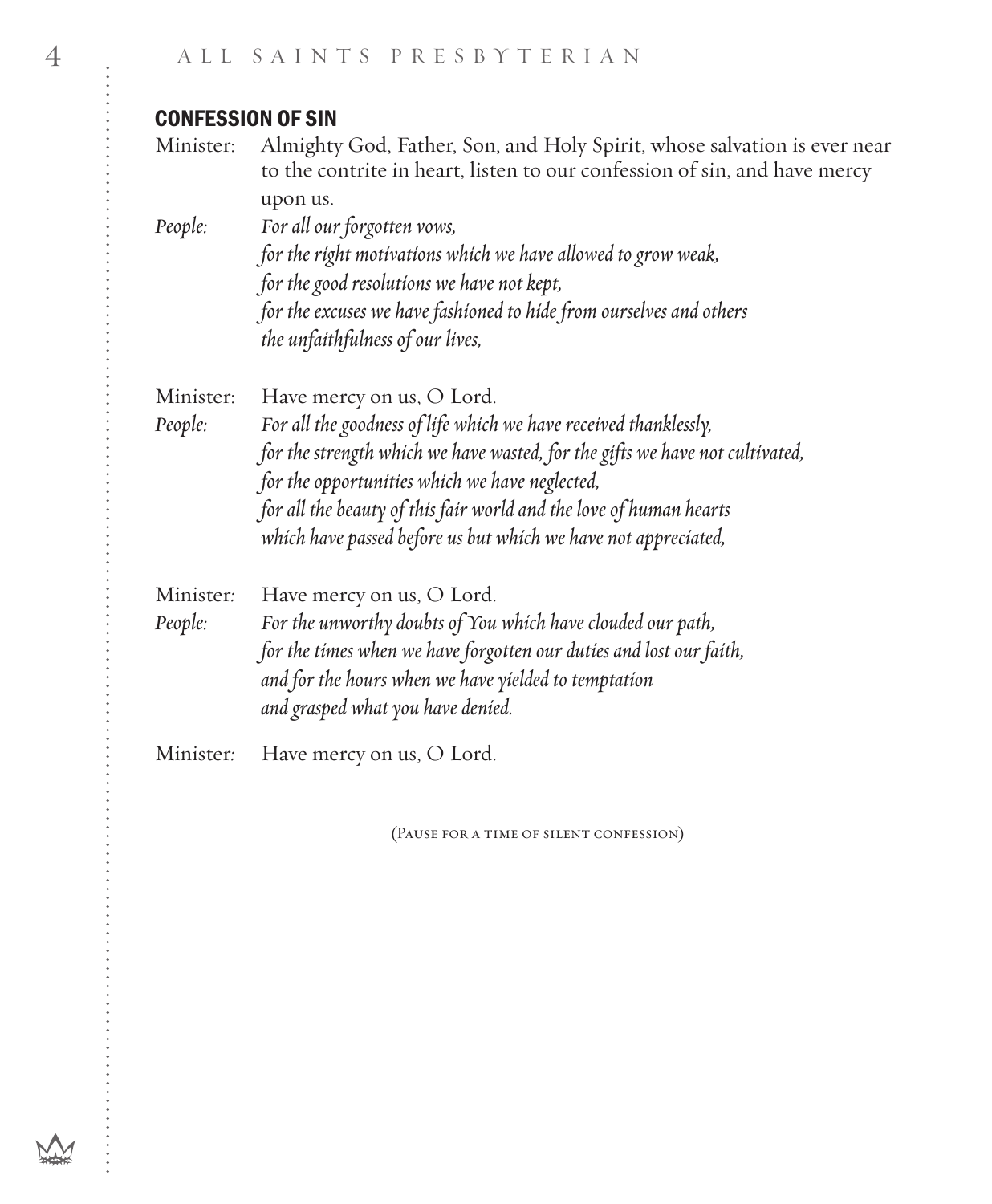

## ASSURANCE OF PARDON

Minister: The Almighty and merciful Lord grant you absolution and remission of all your sins, true repentance, amendment of life, and the grace and consolation of His Holy Spirit.

*People: Amen.*

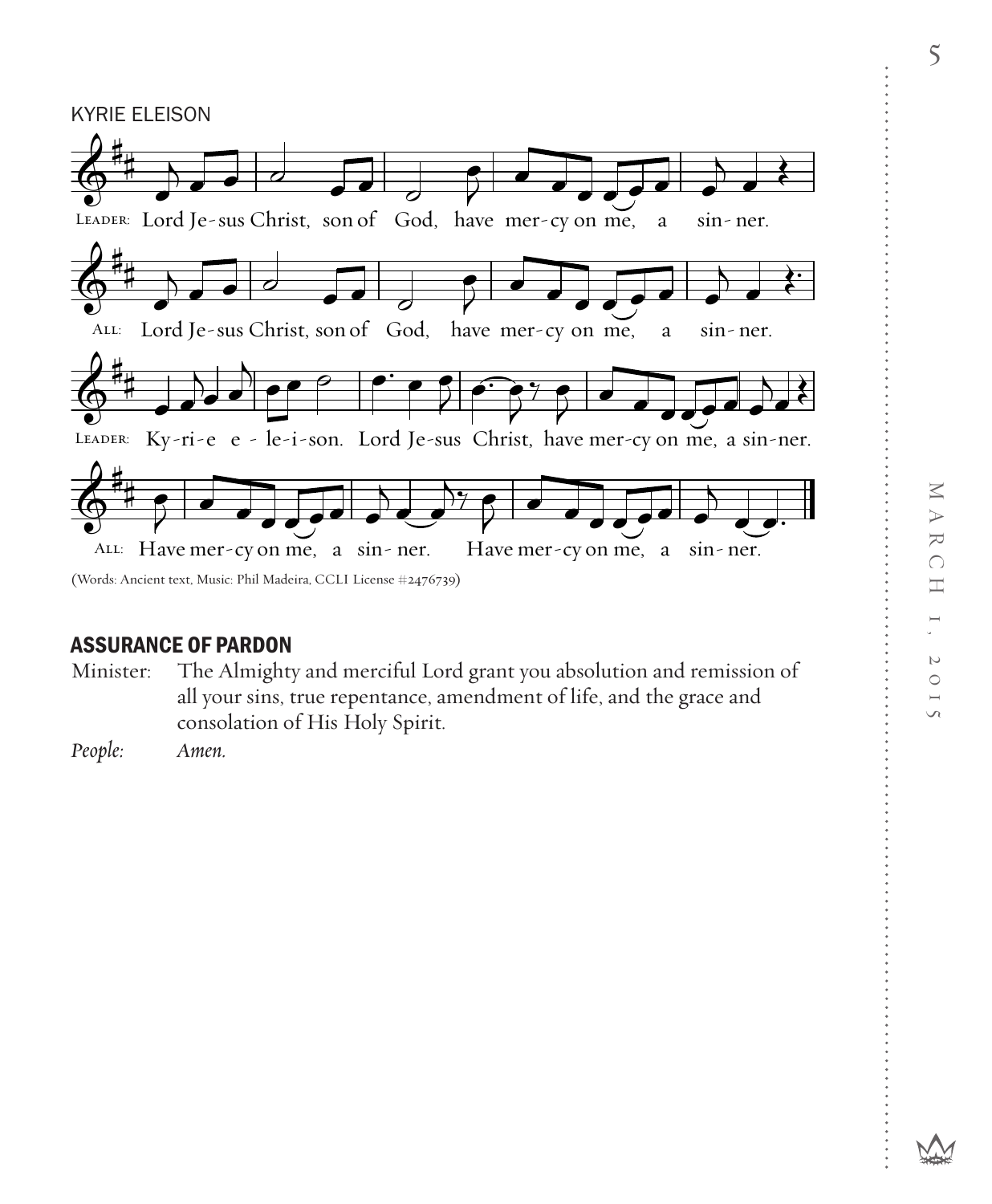### SMALL SAINTS

At this time children in PreK - 2nd Grade may go to Room 244 for music and a short homily. They will return during the passing of the peace.

## HYMN OF RESPONSE



(From Psalm 51; Words and Music by Keith Green, arr. David Lutes, 2014)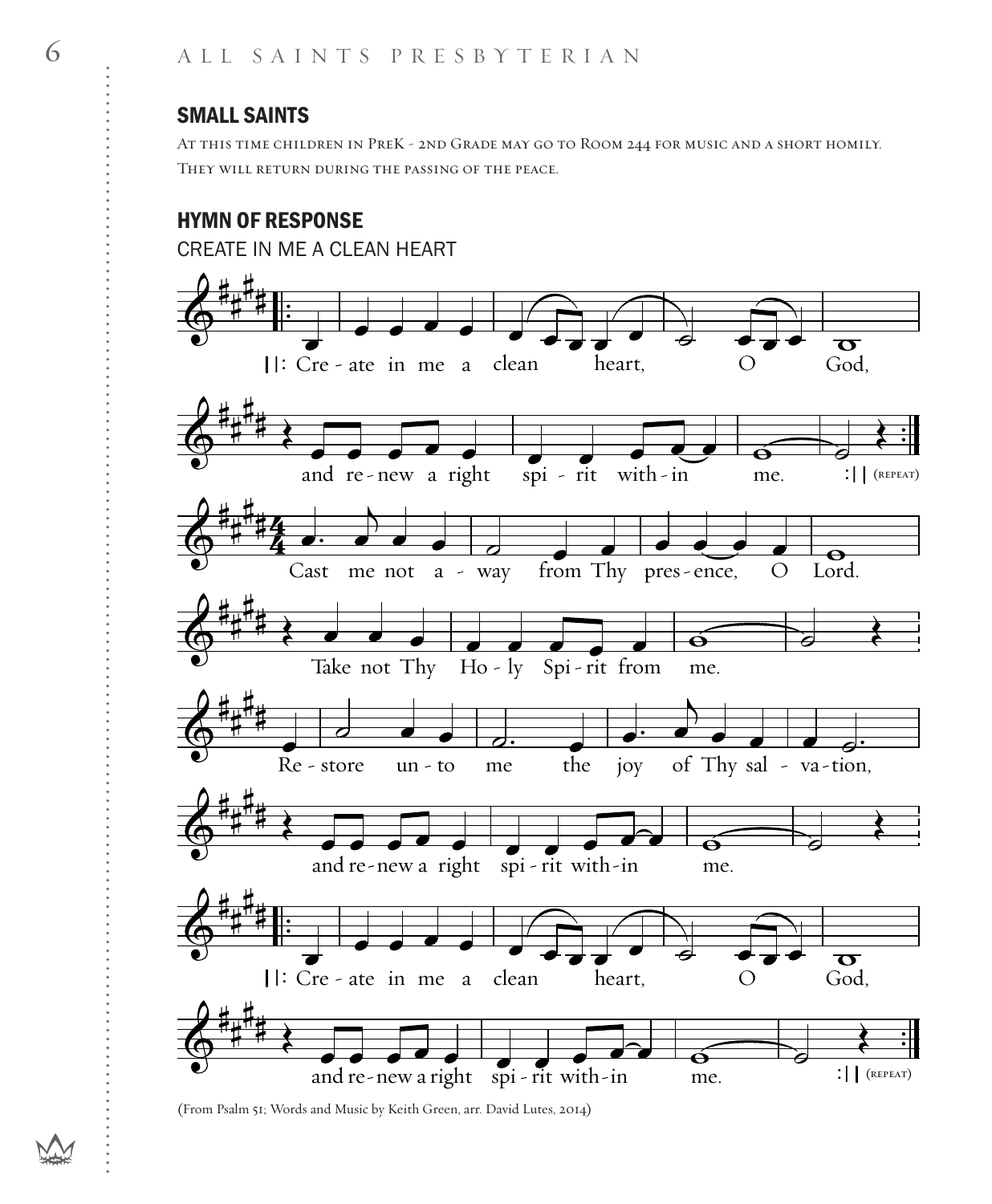7 7

## OLD TESTAMENT READING

Genesis 17:1-4, 7

When Abram was ninety-nine years old the LORD appeared to Abram and said to him, "I am God Almighty; walk before me, and be blameless, 2 that I may make my covenant between me and you, and may multiply you greatly." 3 Then Abram fell on his face. And God said to him, 4 "Behold, my covenant is with you, and you shall be the father of a multitude of nations... 7 And I will establish my covenant between me and you and your offspring after you throughout their generations for an everlasting covenant, to be God to you and to your offspring after you.

#### NEW TESTAMENT READING

Romans 4:13-16, 18, 20-25

For the promise to Abraham and his offspring that he would be heir of the world did not come through the law but through the righteousness of faith. 14 For if it is the adherents of the law who are to be the heirs, faith is null and the promise is void. 15 For the law brings wrath, but where there is no law there is no transgression.

16 That is why it depends on faith, in order that the promise may rest on grace and be guaranteed to all his offspring—not only to the adherent of the law but also to the one who shares the faith of Abraham, who is the father of us all... 18 In hope he believed against hope, that he should become the father of many nations, as he had been told... 20 No unbelief made him waver concerning the promise of God, but he grew strong in his faith as he gave glory to God, 21 fully convinced that God was able to do what he had promised. 22 That is why his faith was "counted to him as righteousness." 23 But the words "it was counted to him" were not written for his sake alone, 24 but for ours also. It will be counted to us who believe in him who raised from the dead Jesus our Lord, 25 who was delivered up for our trespasses and raised for our justification.

Reader: This is the Word of the Lord. *People: Thanks be to God!*

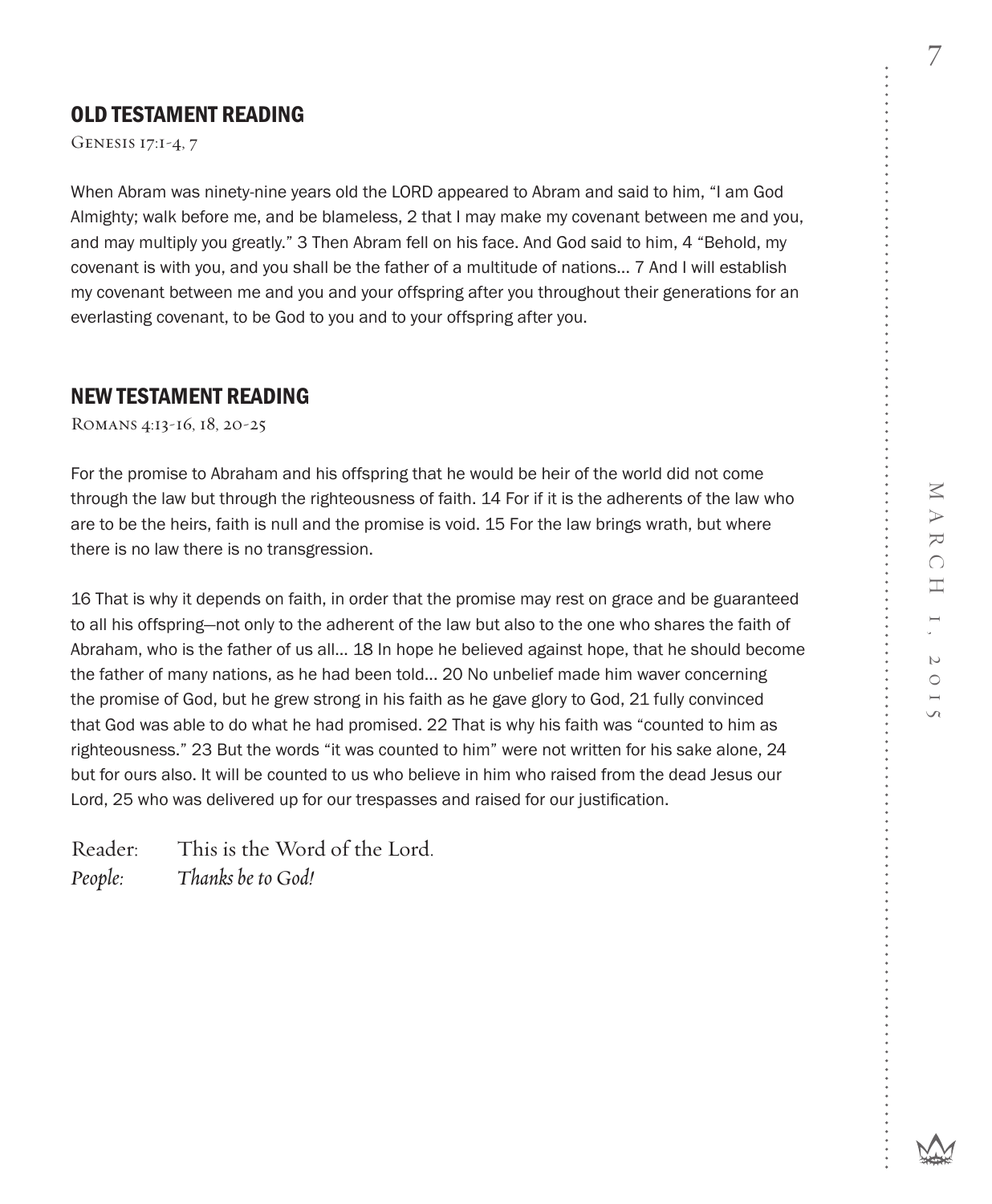#### GOSPEL READING

Mark 8:31-38

And he began to teach them that the Son of Man must suffer many things and be rejected by the elders and the chief priests and the scribes and be killed, and after three days rise again. 32 And he said this plainly. And Peter took him aside and began to rebuke him. 33 But turning and seeing his disciples, he rebuked Peter and said, "Get behind me, Satan! For you are not setting your mind on the things of God, but on the things of man."

34 And calling the crowd to him with his disciples, he said to them, "If anyone would come after me, let him deny himself and take up his cross and follow me. 35 For whoever would save his life will lose it, but whoever loses his life for my sake and the gospel's will save it. 36 For what does it profit a man to gain the whole world and forfeit his soul? 37 For what can a man give in return for his soul? 38 For whoever is ashamed of me and of my words in this adulterous and sinful generation, of him will the Son of Man also be ashamed when he comes in the glory of his Father with the holy angels."

| Reader: | The Gospel of the Lord.        |
|---------|--------------------------------|
| People: | Praise be to you, Lord Christ. |

#### **HOMILY**

"A Sharp Rebuke" Rev. Jay Simmons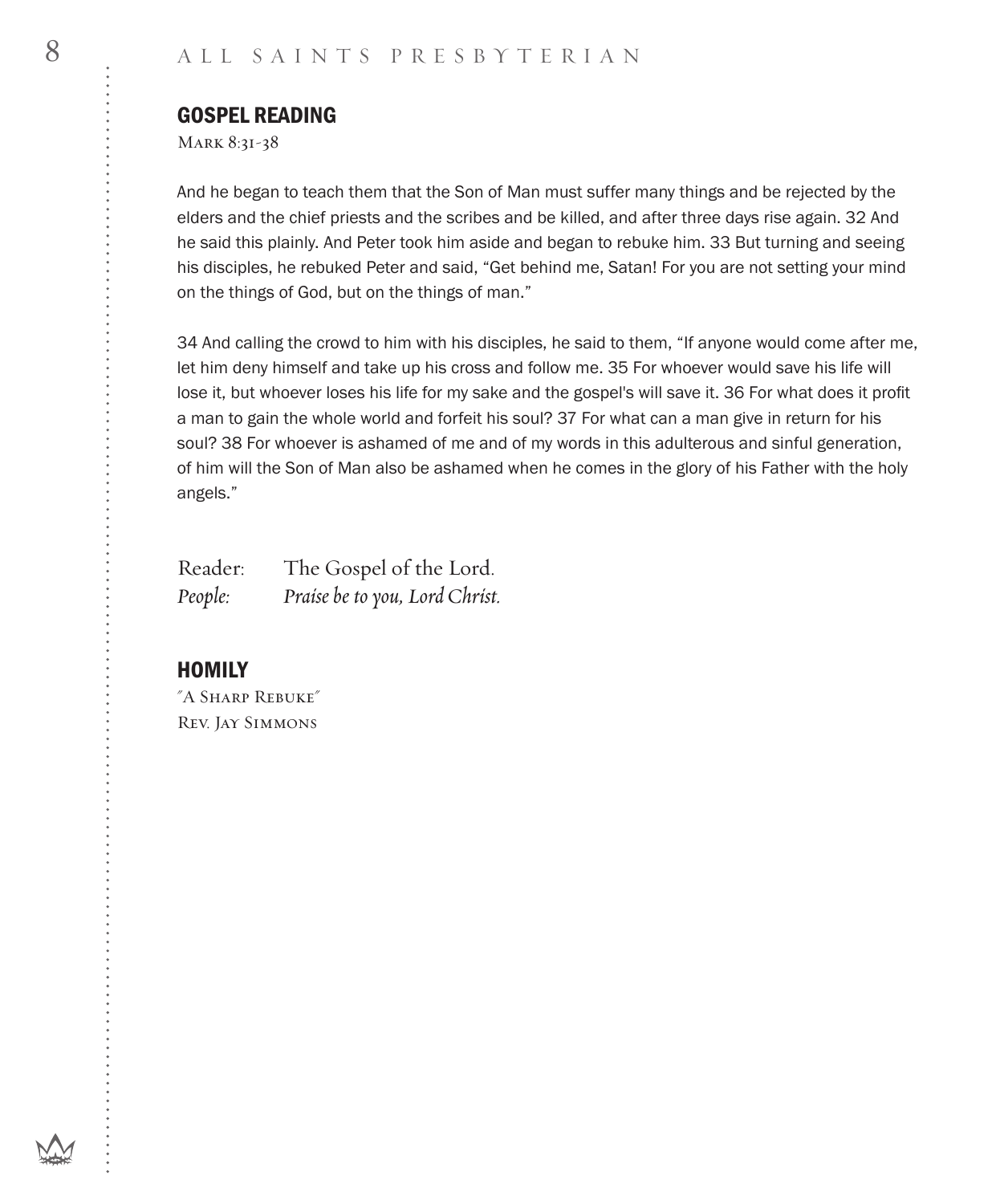### HYMN OF RESPONSE



(Words: Henry Lyte, Music: Bill Moore, CCLI license #2476739)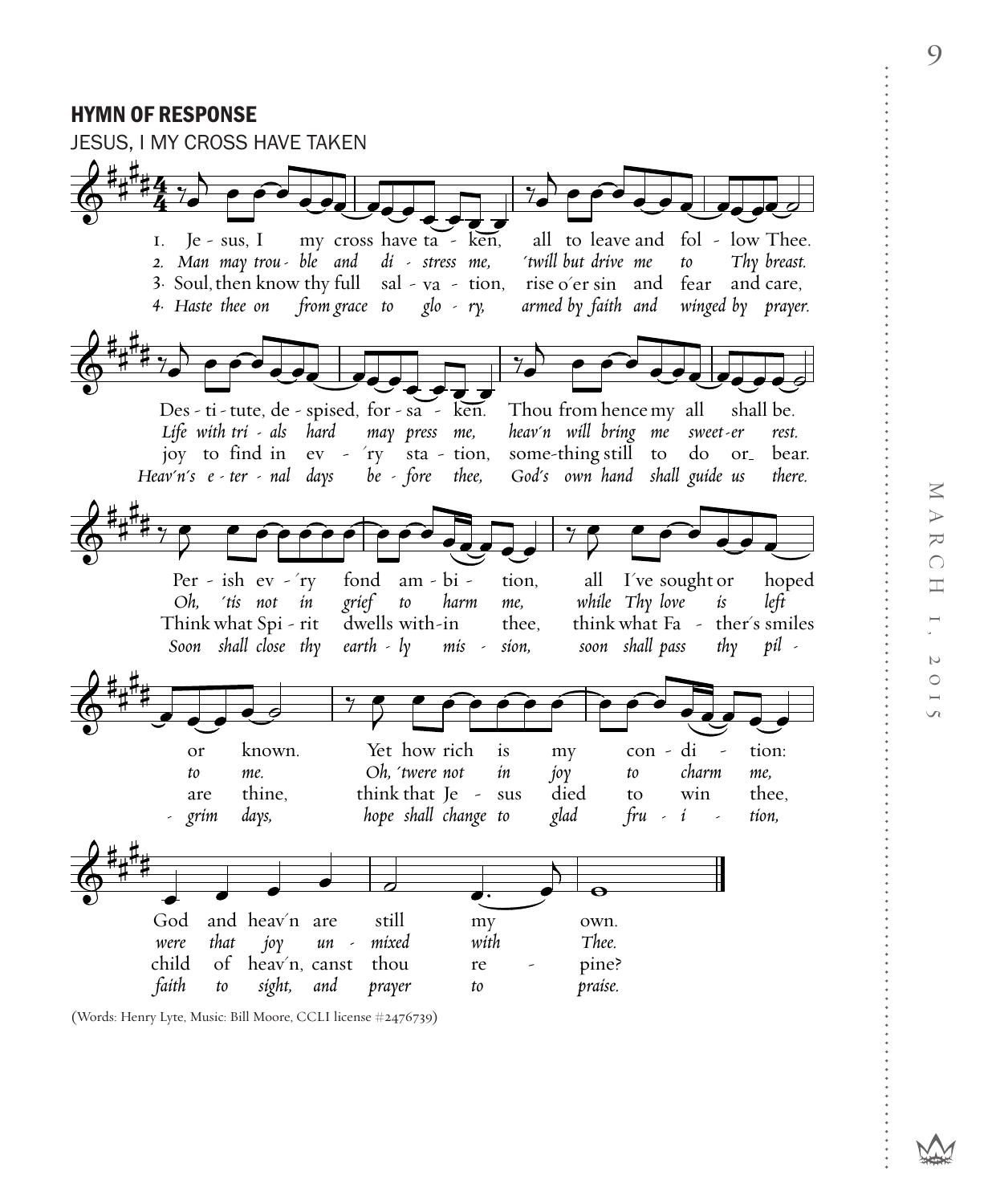# **CD** PASSING OF THE PEACE

Minister: The peace of Christ be with you.

*People: And also with you.*

Greet one another with a sign of peace such as: "The peace of Christ be with you" & "And also with you."

# SIGN IN

If you are on the end of a row, please take the black notepad and sign in so we have a record of YOUR ATTENDANCE.

# RETURN OF CHILDREN

During the Passing of the Peace, Small Saints teachers bring the children back to the sanctuary. You can meet them or have them join you in your seats. Feel free to pick up younger children at this time as well. They will receive a blessing while you receive Communion. You may also wait to retrieve them, as childcare is provided for the duration of the service.

# MISSION UPDATE

JAMISON GALT - BROOKLYN

# PRAYERS OF THE PEOPLE

Leader: O God, whose glory it is always to have mercy:

*People*

*Be gracious to all who have gone astray from your ways, and bring them again with penitent hearts and steadfast faith to embrace and hold fast the unchangeable truth of your Word, Jesus Christ your Son; who with you and the Holy Spirit lives and reigns, one God, for ever and ever. Amen.*

Here the leader will intercede for the congregation, community, and world with the refrain:

Leader: Lord, Have mercy.

*People: Lord, Hear our prayer.*

Leader: All these mercies we ask in the name of our Lord Jesus, who taught us to pray, saying,

> *Our Father, who art in heaven, hallowed be Thy Name. Thy kingdom come. Thy will be done, on earth as it is in heaven. Give us this day our daily bread, and forgive us our debts as we forgive our debtors. Lead us not into temptation, but deliver us from evil, for Thine is the kingdom, and the power, and the glory forever. Amen.*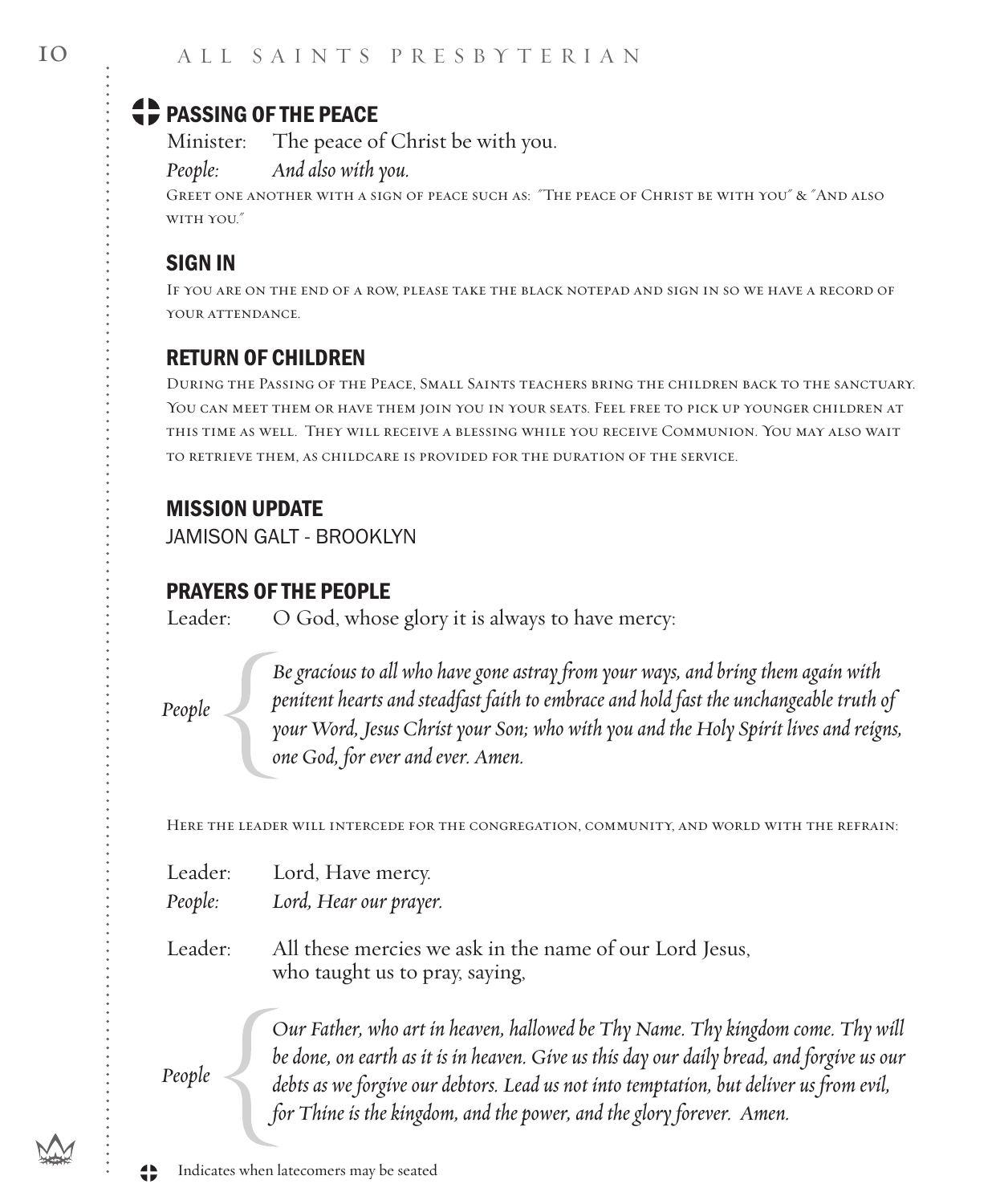# HOLY EUCHARIST

| People: | Celebrant: Christian, do you believe and trust in God the Father,<br>source of all being and life, the one for whom we exist?<br>We believe and trust in him.                                                                                                                                                                                |
|---------|----------------------------------------------------------------------------------------------------------------------------------------------------------------------------------------------------------------------------------------------------------------------------------------------------------------------------------------------|
|         | Celebrant: Do you believe and trust in God the Son,<br>who took our human nature, died for us and rose again?                                                                                                                                                                                                                                |
| People: | We believe and trust in him.                                                                                                                                                                                                                                                                                                                 |
|         | Celebrant: Do you believe and trust in God the Holy Spirit,<br>who gives life to the people of God and makes Christ known in the world?                                                                                                                                                                                                      |
| People: | We believe and trust in him.                                                                                                                                                                                                                                                                                                                 |
| People: | Celebrant: This is the faith of the Church.<br>This is our faith.<br>We believe and trust in one God,<br>Father, Son, and Holy Spirit. Amen.                                                                                                                                                                                                 |
| People: | Celebrant: The Lord be with you.<br>And with your spirit.                                                                                                                                                                                                                                                                                    |
| People: | Celebrant: Lift up your hearts.<br>We lift them up unto the Lord.                                                                                                                                                                                                                                                                            |
| People: | Celebrant: Let us give thanks unto our Lord God.<br>It is right to give him thanks and praise.                                                                                                                                                                                                                                               |
|         | Celebrant: It is very good and right, our duty and privilege, to at all times, and in all<br>places, give thanks unto you, O Lord, holy Father, almighty and everlasting<br>God. Therefore with Angels and Archangels, and with all the company of<br>heaven, we laud and magnify your glorious Name; evermore praising you,<br>and singing, |

. . . . . . . . . . . . . . .

. . . . . .

........

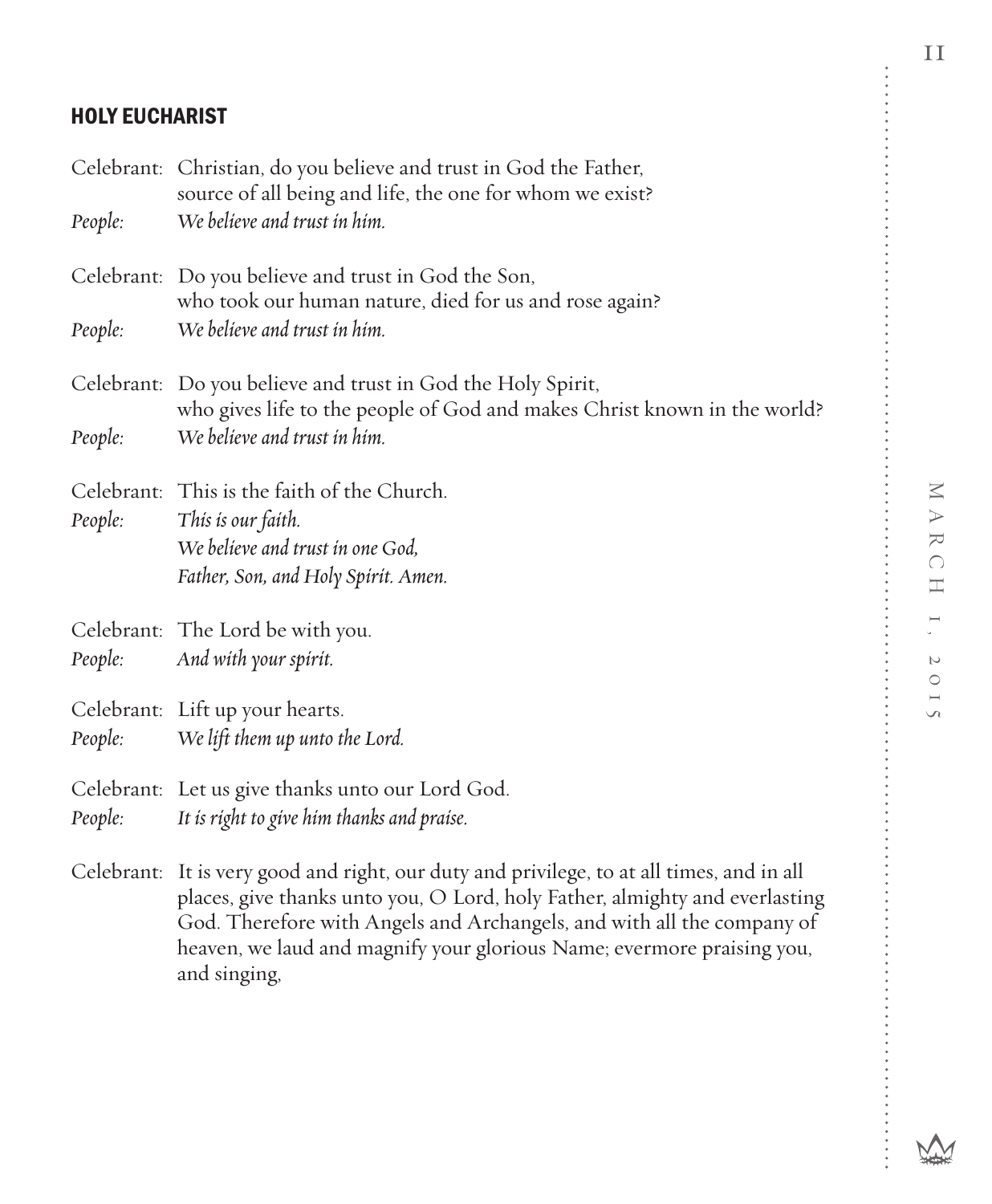

 <sup>(</sup>Music: Franz Peter Schubert, adapt. David Lutes, 2012)

Celebrant: Bless the Lord who forgives all our sins; *People: His mercy endures forever.*

Celebrant: For in the night in which he was betrayed, Jesus took bread; and when he had given thanks, he broke it, and gave it to his disciples, saying,"Take, eat, this is my Body, which is given for you. Do this in remembrance of me." Likewise, after supper, he took the cup; and when he had given thanks, he gave it to them, saying, "Drink of this, all of you; for this is my Blood of the New Covenant, which is shed for you, and for many, for the remission of sins. Do this, as often as you drink it, in remembrance of me."

Christ our Passover has been sacrificed for us; *People: Therefore let us keep the feast.*

Celebrant: O Lamb of God, that takes away the sins of the world, *People: have mercy upon us.*

Celebrant: O Lamb of God, that takes away the sins of the world, *People: have mercy upon us.*

Celebrant: O Lamb of God, that takes away the sins of the world, *People: grant us your peace.*

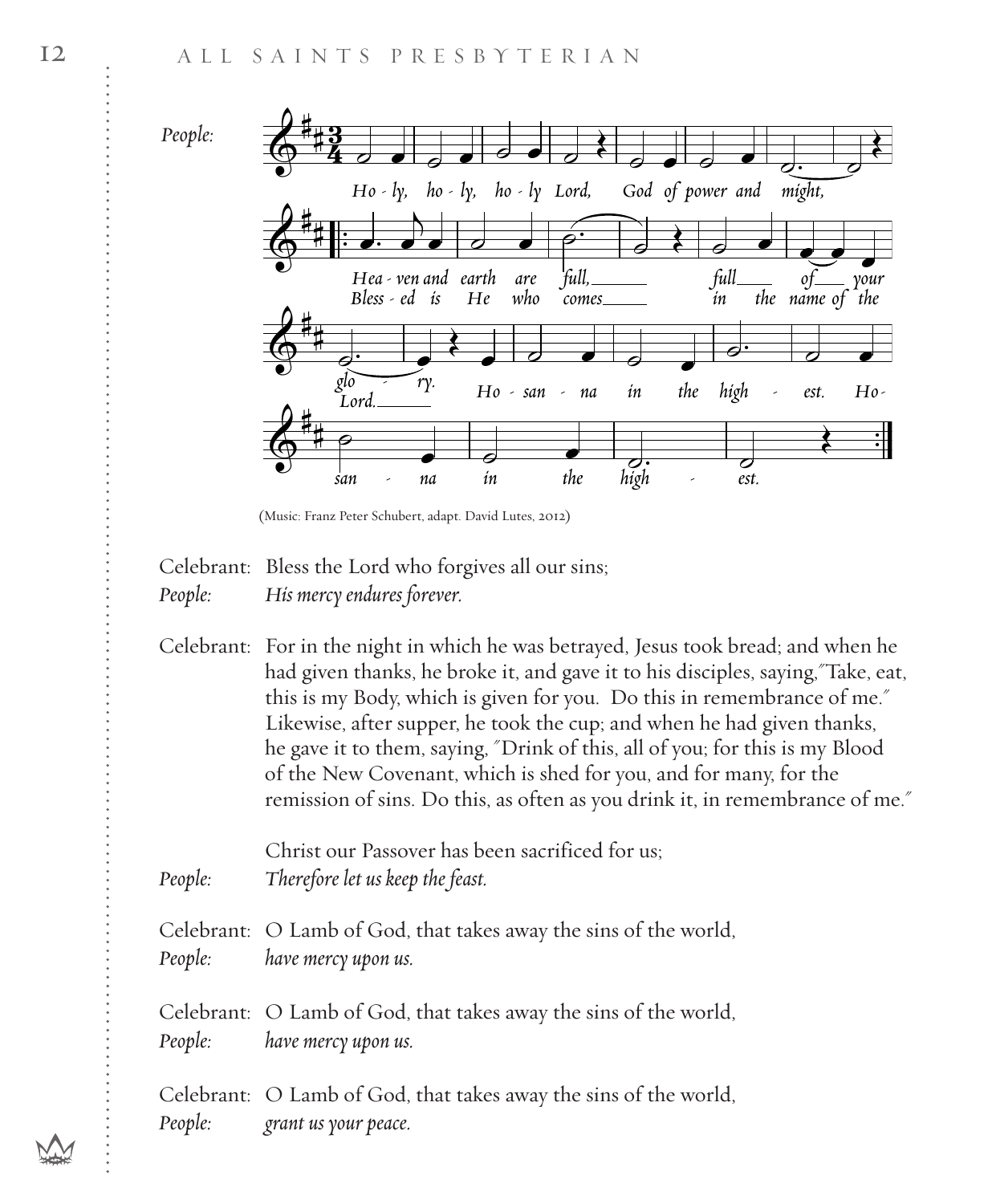MARCH 1, 2015

 $\sim$ 

13

Celebrant: Let us pray:

- *People: We do not presume to come to this, Your Table, O merciful Lord, trusting in our own righteousness, but in your manifoldand great mercies. We are not worthy so much as to gather up the crumbs under your Table. But you are the same Lord whose property is always to have mercy. Grant us therefore, gracious Lord, so to eat the flesh of your dear Son Jesus Christ,and to drink his blood, that our sinful bodies may be made clean by his body and our souls washed through his most precious blood that we may evermore dwell in him,and he in us.*
- Celebrant: Gracious God, pour out Your Holy Spirit upon us and upon these Your gifts of bread and wine, that the bread we break and the cup we bless may be the communion of the body and blood of Christ. By Your Spirit make us one with Christ, that we may be one with all who share this feast, united in ministry in every place. As this bread is Christ's body for us, send us out to be the body of Christ in the world.

*People: Amen.*

Celebrant: The Gifts of God for the People of God. Take them in remembrance that Christ died for you, and feed on him by faith, with thanksgiving.

# WE COME TO HIS TABLE

All Saints welcomes all baptized Christians who believe in the Gospel (good news) of Jesus Christ to participate in the Eucharist meal. This includes all Christians, whether members at All Saints or another Christian community. Children who have been baptized and interviewed by the elders of this church or the ruling body of another church are also welcome to the table.

The ushers will guide you to the table. The inner circle of each communion tray contains grape juice. Gluten-free communion wafers are available upon request; indicate to your server if you would like the gluten-free option.

If you're still investigating Christianity, not sure what you believe, or simply choose not to participate in the Eucharist, you may either remain in your seat or come forward, cross your arms over your chest, and receive a blessing.

# GIVING OF ALMS

WHILE THERE ARE MANY WAYS TO CONTRIBUTE FINANCIALLY TO GOD'S KINGDOM. THE CHURCH IS THE PRIMARY means by which that kingdom is established on earth. Thus, God calls us first and foremost to be faithful in the regular, ongoing support of one's local church body through tithes and offerings. If you haven't made tithing a practice, please consider adopting tithing or generous giving as a spiritual practice—that you might grow in faith and that together we might increase All Saints' capacity to be the body of Christ in Austin for the world.

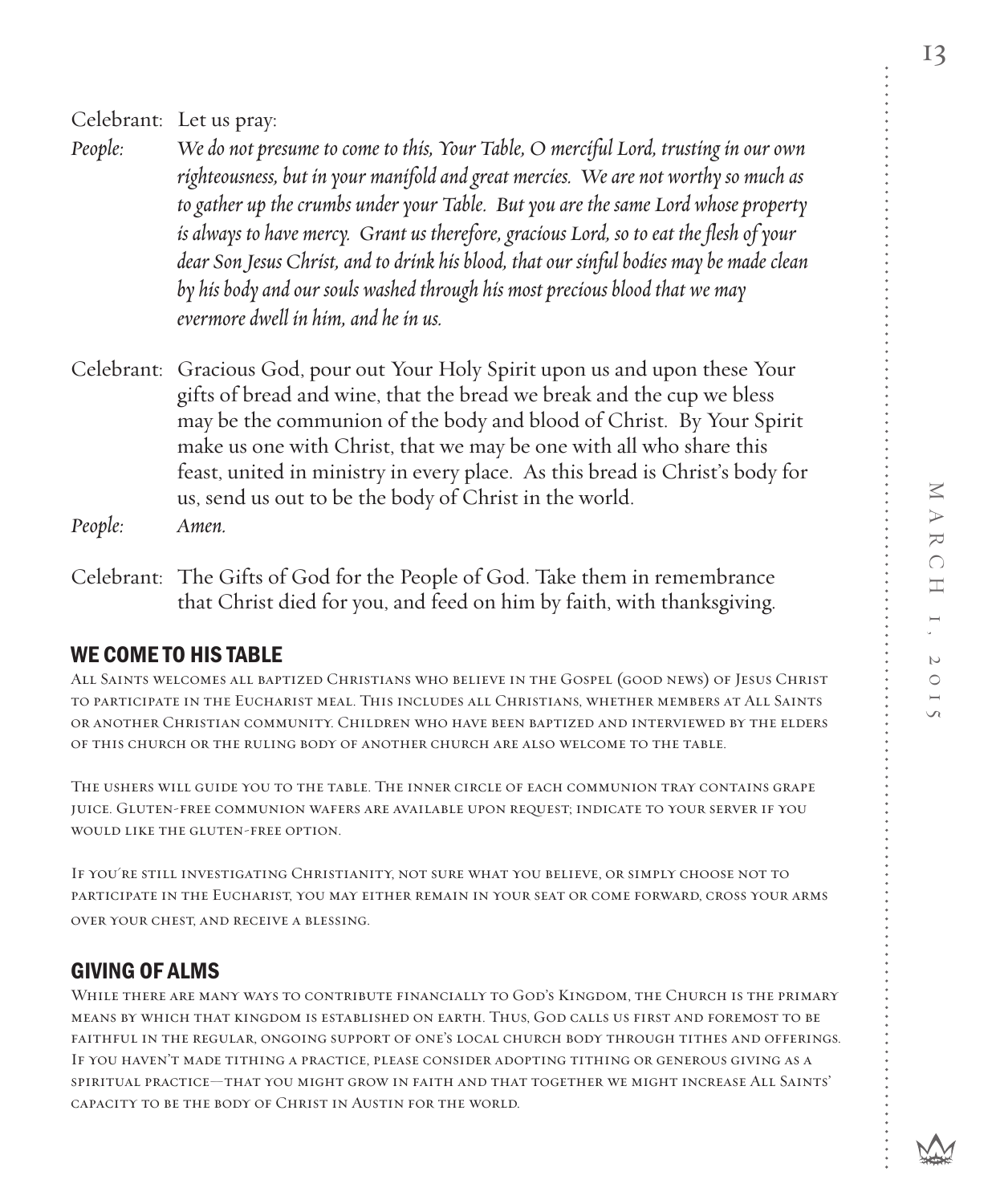### **HYMNS FOR THE EUCHARIST** DEPTH OF MERCY CAN THERE BE



<sup>(</sup>Words: Thomas Kelly, 838; Music: Benj Pocta, 2006, CCLI license #2476739)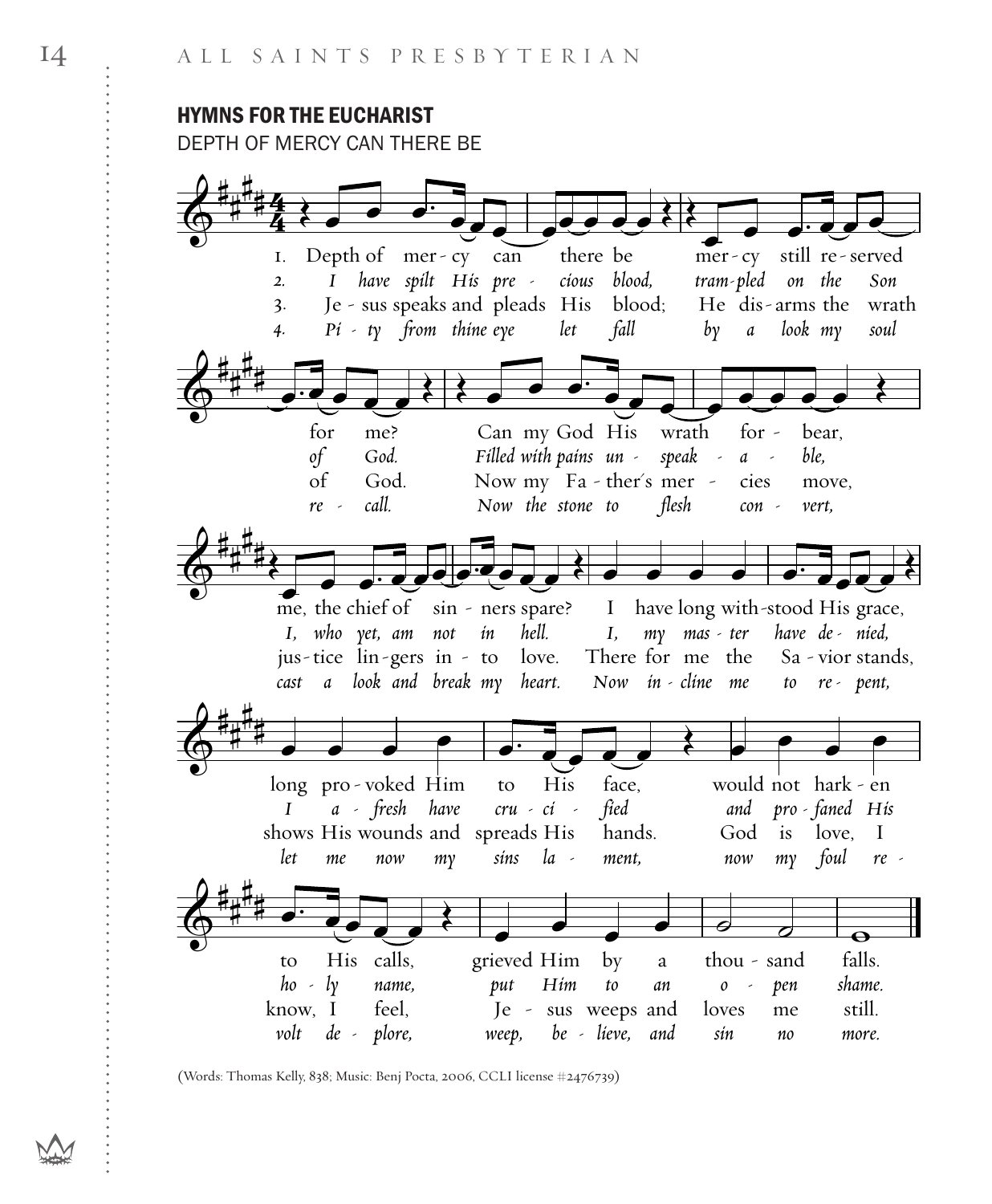WHAT WONDROUS LOVE



(Words: American Folk Hymn; Music: American Folk Hymn; CCLI License #2476739)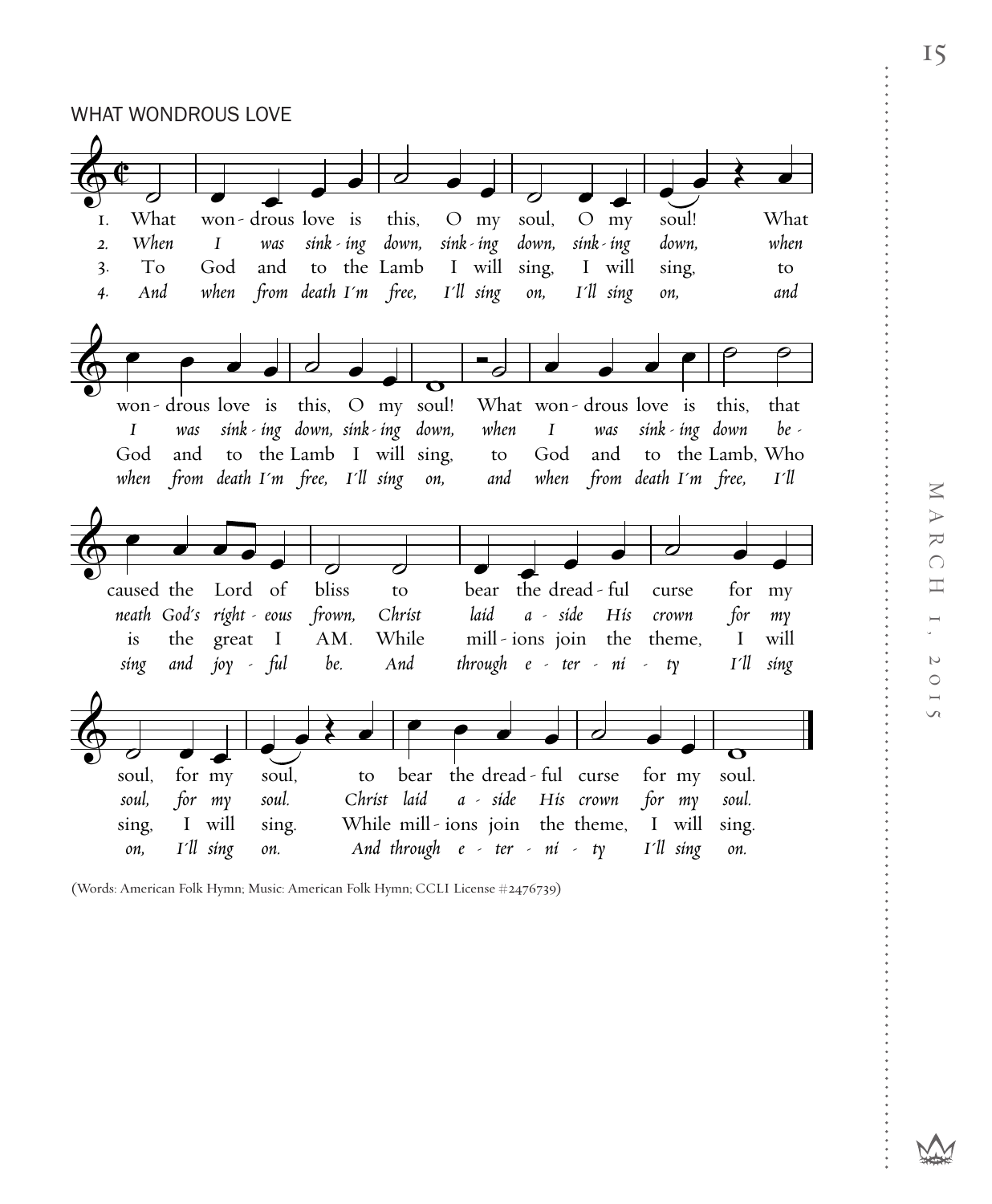

<sup>(</sup>Words: Horatio Spafford, Music: Philip Bliss, CCLI license #2476739)

#### **BENEDICTION**

The peace of God, which surpasses all understanding, keep your hearts and minds in the knowledge and love of God, and of his Son Jesus Christ our Lord; and the blessing of God Almighty, the Father, the Son, and the Holy Ghost, be with you, and remain with you always. Amen.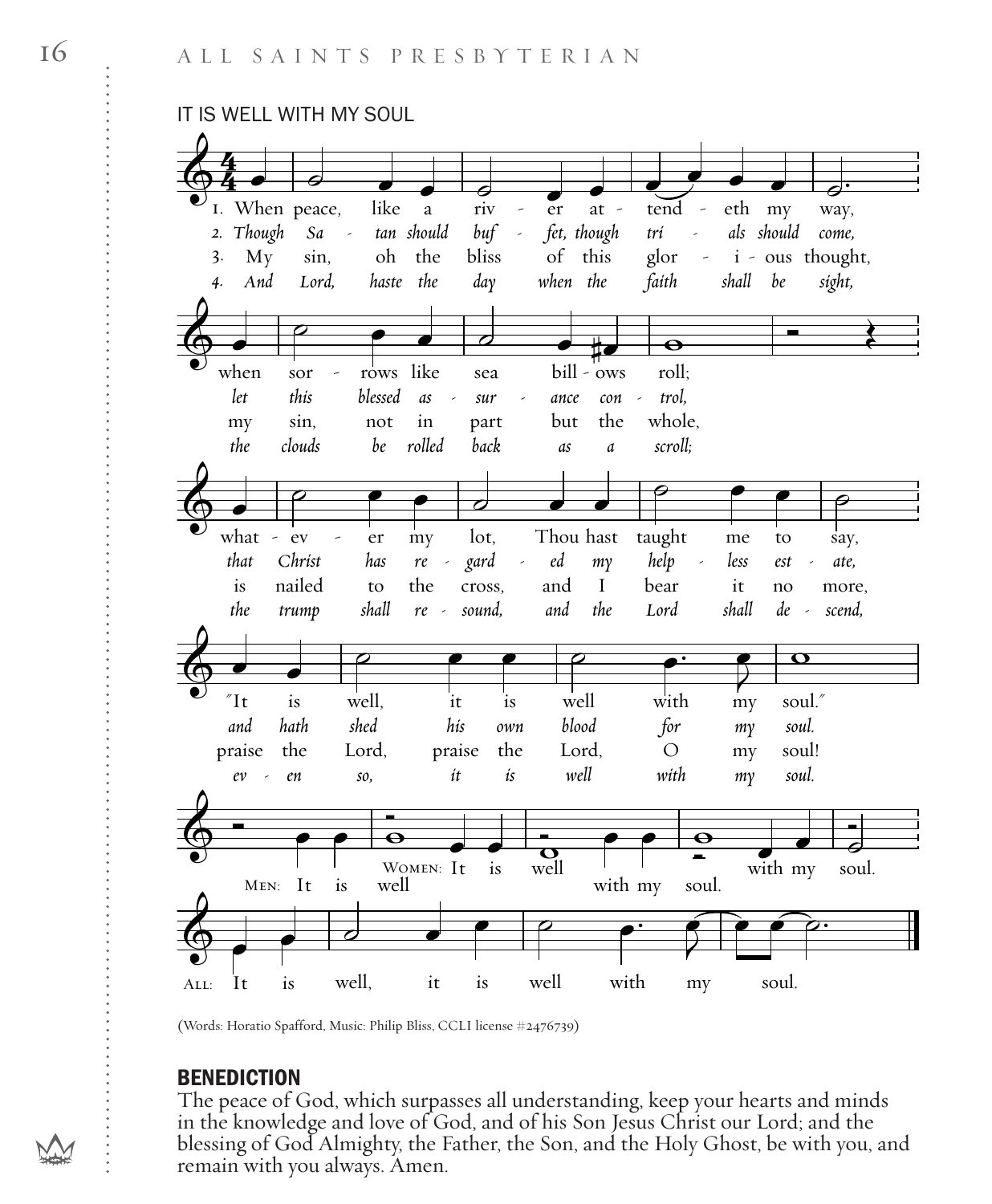### ANNOUNCEMENTS

- **TONIGHT** Young Adult Post-Church Dinner: Join the Young Adults for dinner following 6:30 PM the evening worship service. This week: Curra's (614 E Oltorf St). Contact James Wood (817-253-9827).
- **THU, MAR 5** Men's Prayer Gathering: A group of men will gather at the All Saints building site 7:00 AM (6201 Terravista Dr) at sunrise to pray for our new church building - its construction, the crew, and the future of All Saints ministry in and through this building. Contact Marc Knight (marcknight11@gmail.com) for more info.
- **FRI, MAR 6** Hill House Concert Christa Wells: All Saints Music & Arts with Hill House 7:00 PM welcome back Christa Wells with Nashville singer-songwriter, Jessica Campbell. Join us for great music, refreshments, and fellowship. Reception at 7:00 PM followed by the concert at 8:00 PM. Seating is limited so RSVP to David Lutes (dlutes@allsaintsaustin.org).
- **SUN, MAR 8** Daylight Saving Time begins next Sunday, March 8. Please remember to set your clocks forward one hour on Saturday night.
- **SUN, MAR 8** Church Plant Q&A: Next Sunday following the evening service at Park Hills 6:30 PM Jay Simmons will host a Q&A regarding the church plant. Childcare provided.
- MAR 14-15 Joint Young Adult Retreat: Join us at Pine Cove in Columbus, TX for a weekend of fellowship, teaching, recreation, and refreshment with young adults from other TX PCA churches. Cost is \$95. Register at allsaintsaustin.org/yaretreat. Questions? Contact James (jwood@allsaintsaustin.org).
- FRI, APR 3 Good Friday Service: All Saints' Good Friday service is at 6:00 PM at 6:00 PM St. Gabriel's (2500 Wimberly Lane). Childcare provided for ages 3 and under.
- **SUN, APR 5** Service Times: Starting Sunday, April 5 All Saints will offer two morning services at 9:30 & St. Gabriel's (2500 Wimberly Lane) at 9:30 and 11 AM. Sunday School and 11:00 AM Christian Education will run concurrent with the 9:30 service.

#### NEIGHBORHOOD MEALS

This April, All Saints will gather again in neighborhood groups across Austin to share a meal together. If you are interested in hosting a Neighborhood Meal in your home the weekend of April 17-19, please email Rebekah (rrice@allsaintsaustin.org).

#### ART EXHIBIT

An art exhibit featuring All Saints artists is currently open at Austin Oaks Church (4220 Monterey Oaks Blvd., 78749) in the Christian Life Building. The exhibit is open during regular business hours through March 27. Contact David (dlutes@allsaintsaustin.org) for more info.

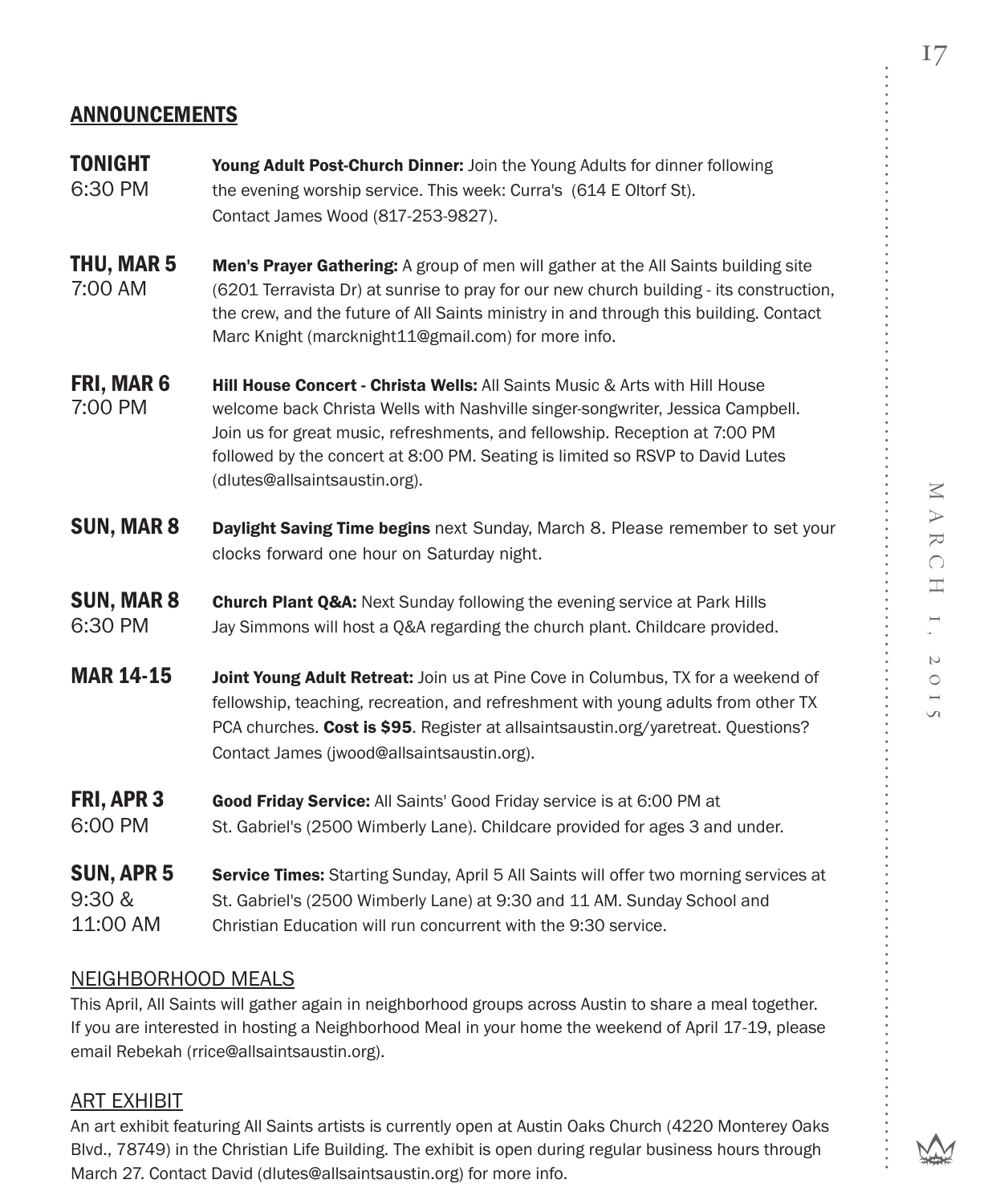## DAILY WORSHIP RESOURCES

These readings are provided as a personal, family, or group worship resource. Use them along with your church bulletin as resource for readings, prayers, and hymns. These scripture readings are set in the Revised Common Lectionary, a schedule of daily Bible reading in accord with the Church year. They are designed around a two-year cycle that will take you through the Old Testament once, the New Testament twice, and the Psalms frequently. We are currently in the "Year II" cycle.

## SUNDAY, THE LORD'S DAY, SECOND SUNDAY IN LENT

Morning Psalms: 24, 29 Evening Psalms: 8, 84 Old Testament: Jeremiah 1:1-10 Epistle: 1 Corinthians 3:11-23 Gospel: Mark 3:31-4:9

#### MONDAY

| Morning Psalms: | 56, 57, 58       |
|-----------------|------------------|
| Evening Psalm:  | 64.65            |
| Old Testament:  | Jeremiah 1:11-19 |
| Epistle:        | Romans 1:1-15    |
| Gospel:         | John 4:27-42     |

### TUESDAY

| Morning Psalm:         | 62.62           |
|------------------------|-----------------|
| <b>Evening Psalms:</b> | 68              |
| Old Testament:         | Jeremiah 2:1-13 |
| Epistle:               | Romans 1:16-25  |
| Gospel:                | John 4:43-54    |

### WEDNESDAY

| Morning Psalm: 72         |                  | Morning Psalms: 93, 96 |                       |
|---------------------------|------------------|------------------------|-----------------------|
| Evening Psalms: 119:73-96 |                  | Evening Psalms: 34     |                       |
| Old Testament:            | Jeremiah 3:6-18  | Old Testament:         | Jeremiah 6:9-15       |
| Epistle:                  | Romans 1:28-2:11 | Epistle:               | 1 Corinthians 6:12-20 |
| Gospel:                   | John 5:1-18      | Gospel:                | Mark 5:1-20           |

### THURSDAY

| Morning Psalms: 70, 71 |                        |
|------------------------|------------------------|
| Evening Psalms:        | 74                     |
| Old Testament:         | Jeremiah 4:9-10, 19-28 |
| Epistle:               | Romans 2:12-24         |
| Gospel:                | John 5:19-29           |

#### FRIDAY

| <b>Morning Psalms:</b> | 69               |
|------------------------|------------------|
| Evening Psalm:         | 73               |
| Old Testament:         | Jeremiah 5:1-19  |
| Epistle:               | Romans 2:25-3:18 |
| Gospel:                | John 5:30-47     |

### **SATURDAY**

| Morning Psalm:  | 75.76            |
|-----------------|------------------|
| Evening Psalms: | 23.27            |
| Old Testament:  | Jeremiah 5:20-31 |
| Epistle:        | Romans 3:19-31   |
| Gospel:         | John 7:1-13      |

## SUNDAY, THE LORD'S DAY, THIRD SUNDAY IN LENT